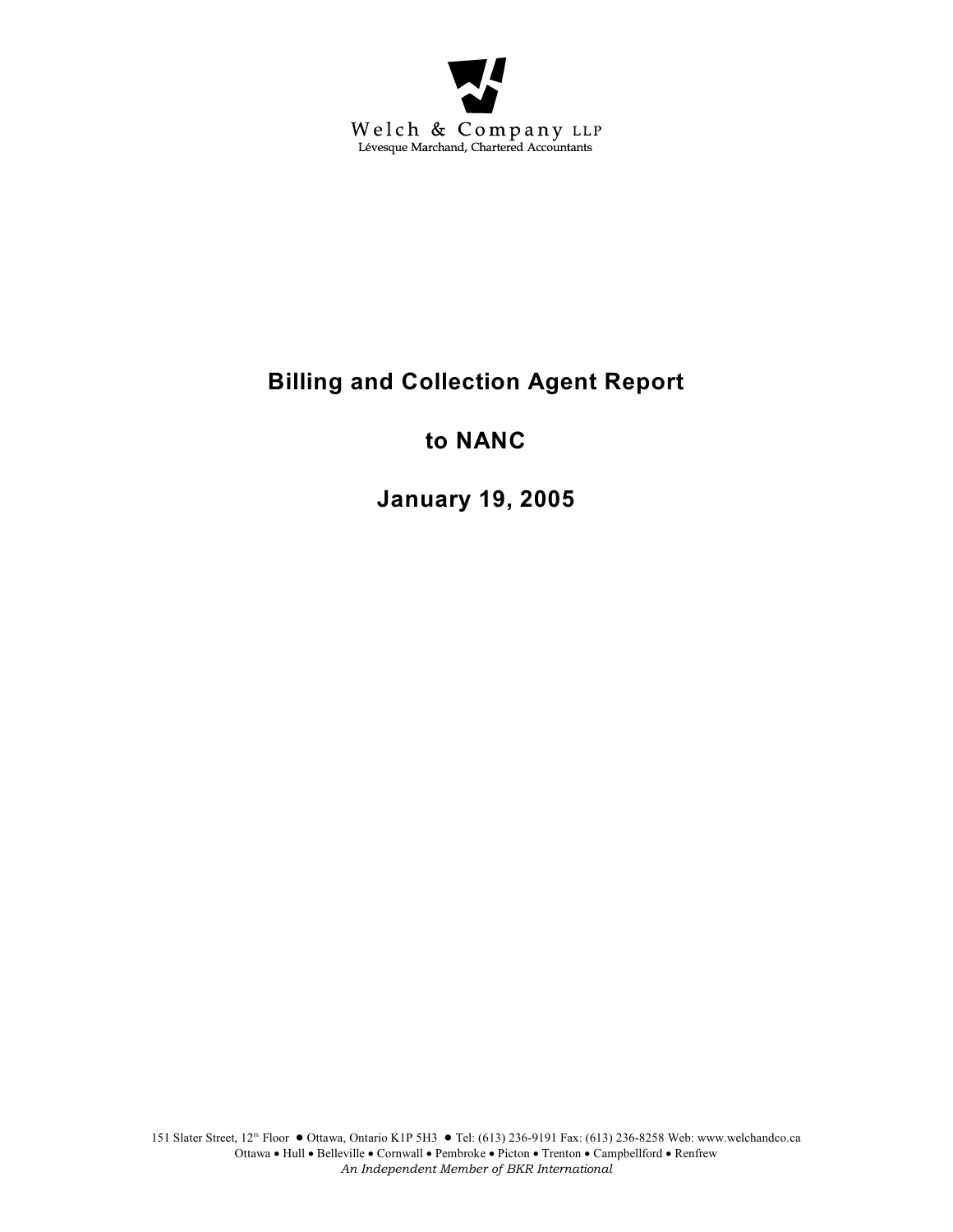## **NANPA FUND STATEMENT OF FINANCIAL POSITION DECEMBER 31, 2004**

| <b>Fund balance</b>                                        |         | 7.580.356    |
|------------------------------------------------------------|---------|--------------|
| Less: Accrued liabilities (see below for makeup)           |         | 1,764,297    |
| <b>Total assets</b>                                        |         | 9,344,653    |
| Interest receivable                                        |         | 12,602       |
| Receivables forwarded to FCC for collection (Over 90 days) | 49,475  | 216,315      |
| Receivable from Caribbean countries                        | 2.314   |              |
| Receivable from Canada                                     | 5,614   |              |
| Receivable from US Carriers                                | 158.912 |              |
| Dreyfus Government Cash Management Fund                    |         | 9,061,000    |
| Cash Balance in bank account                               |         | \$<br>54.736 |
|                                                            |         |              |

### **Makeup of Accrued Liabilities** (see following page for additional details)

| NEUSTAR - NANPA Administration contract          | \$. | 458.888   |
|--------------------------------------------------|-----|-----------|
| <b>NEUSTAR - Block Pooling contract</b>          |     | 1.089.858 |
| Welch & Company LLP - Billing & Collection Agent |     | 124.063   |
| NECA - Data Collection Agent                     |     | 50,000    |
| Overpayments due to US carriers                  |     | 39.240    |
| WithumSmith+Brown                                |     | 2.248     |
|                                                  | \$. | 1.764.297 |

**\*\*\*\*\*\*\*\*\*\*\*\*\*\*\*\*\*\*\*\*\*\*\*\*\*\*\*\*\*\*\*\*\*\*\*\*\*\*\*\*\*\*\*\*\*\*\*\*\*\*\*\*\*\*\*\*\*\*\*\*\*\*\*\*\*\*\*\*\*\*\*\*\*\*\*\***

## **Other items of note**

**Assets**

The Block Pooling Adminstration contract held by Neustar, Inc. has been modified for three change orders. The FCC approved the modification on January 6, 2005. The total cost of the modification is \$23,356.35. This has been included on the Forecasted Statement of Changes in Fund Balance in June 2005.

The FCC has authorized Clifton Gunderson LLP to perform three carrier audits for a cost not to exceed \$126,715. The 2004/05 budget allowed \$700,000 for carrier audits. This has been included on the Forecasted Statement of Changes in Fund Balance in June 2005.

In December 2004, the excess funds were transferred out of the Dreyfus Cash Management Plus Money Market Fund to the Dreyfus Government Cash Management Fund. The Dreyfus Cash Management Plus Money Market Fund is only available for investments \$10M or greater. The rate of return earned in December was 1.72%.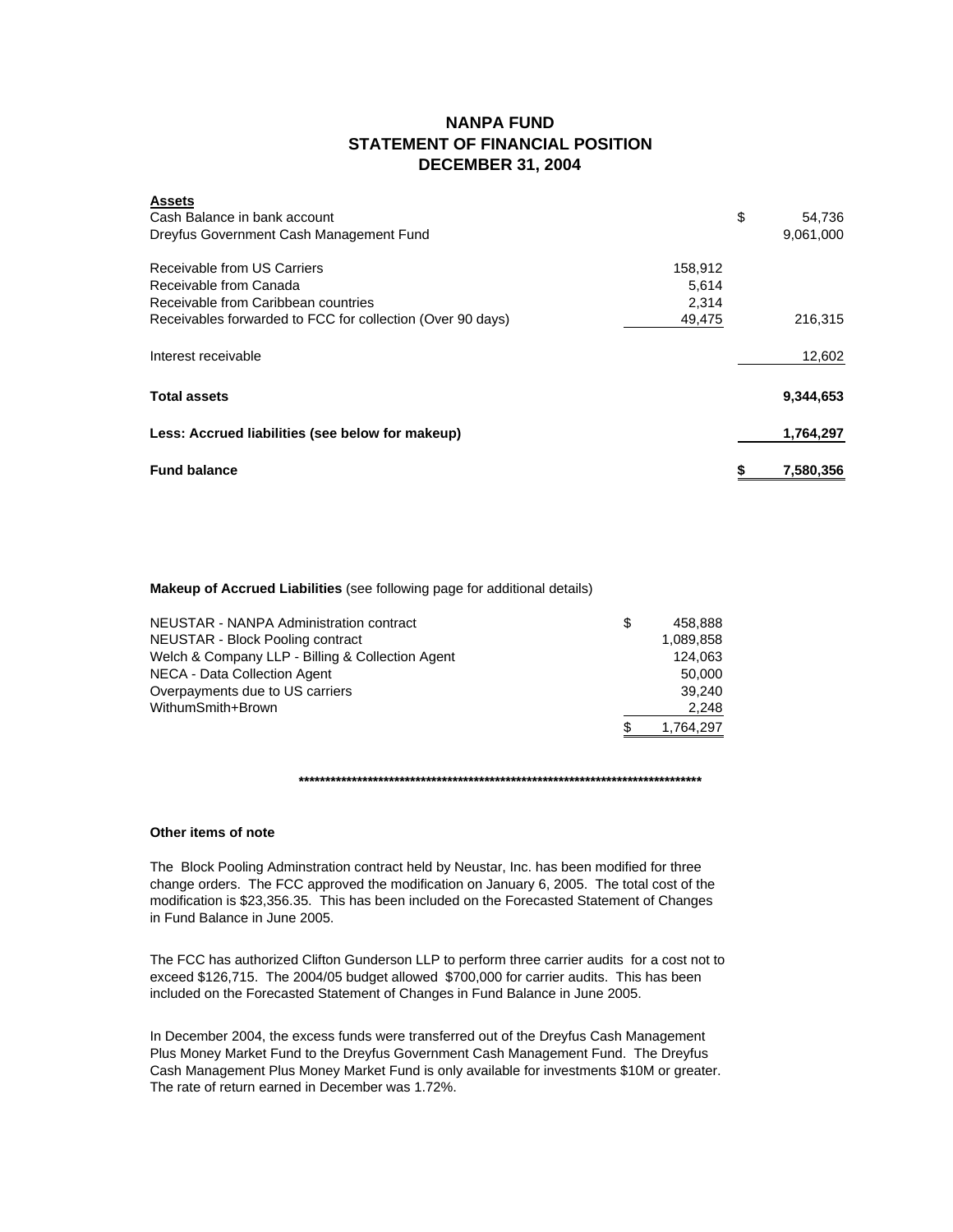#### **NANPA FUND FORECASTED STATEMENT OF CHANGES IN FUND BALANCEOCTOBER 2004 TO DECEMBER 2005**

|                                                                     |            | Actual                 | Forecasted             |                          |                          |                        |                          |                          |                          |                        |                        |                        |                         |                        |
|---------------------------------------------------------------------|------------|------------------------|------------------------|--------------------------|--------------------------|------------------------|--------------------------|--------------------------|--------------------------|------------------------|------------------------|------------------------|-------------------------|------------------------|
|                                                                     |            | Oct - Dec<br>2004      | $Jan-05$               | Feb-05                   | Mar-05                   | Apr-05                 | $May-05$                 | <b>Jun-05</b>            | <b>Jul-05</b>            | Aug-05                 | Sep-05                 | Oct-05                 | <b>Nov-05</b>           | Dec-05                 |
| Revenue                                                             |            |                        |                        |                          |                          |                        |                          |                          |                          |                        |                        |                        |                         |                        |
| <b>International Contributions</b><br>Canada<br>Caribbean countries | (1)<br>(1) | 16,842                 | 5,614                  | 5,614                    | 5,614                    | 5,614                  | 5,614                    | 5,614<br>$\sim$          | 5,614<br>13,102          | 5,614<br>$\sim$        | 5,614                  | 5,614                  | 5,614<br>$\overline{a}$ | 5,614                  |
| <b>Total International Contributions</b>                            |            | 16,842                 | 5,614                  | 5,614                    | 5,614                    | 5,614                  | 5,614                    | 5,614                    | 18,716                   | 5,614                  | 5,614                  | 5,614                  | 5,614                   | 5,614                  |
| Domestic Contributions - US carriers                                | (1)        | 620.667                | 208.985                | 205.720                  | 205,720                  | 205.720                | 205.720                  | 205,720                  | 2.657.498                | 205,720                | 205,720                | 205,720                | 205.720                 | 205,720                |
| Interest income                                                     | (2)        | 37,286                 | 12,000                 | 12,000                   | 11,500                   | 11,500                 | 11,000                   | 10,000                   | 12,500                   | 12,500                 | 12,500                 | 12,000                 | 12,000                  | 12,000                 |
| <b>Total revenue</b>                                                |            | 674,795                | 226,599                | 223,334                  | 222,834                  | 222,834                | 222,334                  | 221,334                  | 2,688,714                | 223,834                | 223,834                | 223,334                | 223,334                 | 223,334                |
| <b>Expenses</b>                                                     |            |                        |                        |                          |                          |                        |                          |                          |                          |                        |                        |                        |                         |                        |
| <b>NANPA Administration</b>                                         | (3)        | 341,167                | 115,055                | 115,055                  | 115,055                  | 115,055                | 115,055                  | 115,055                  | 119,835                  | 119,835                | 119,835                | 119,835                | 119,835                 | 119,835                |
| 1K Block Pooling Administration                                     | (3), (6)   | 882,259                | 272,464                | 272,464                  | 272,464                  | 272,464                | 272,464                  | 295,820                  | 291,778                  | 291,778                | 291,778                | 291,778                | 291,778                 | 291,778                |
| <b>Carrier Audits</b>                                               | (7)        |                        |                        |                          |                          |                        |                          | 126,715                  |                          |                        |                        |                        |                         |                        |
| <b>Billing and Collection</b><br><b>NBANC Billing</b>               |            | 26,008                 | $\overline{a}$         | $\overline{\phantom{a}}$ | $\overline{\phantom{a}}$ |                        | $\overline{\phantom{a}}$ | $\overline{\phantom{a}}$ | $\overline{\phantom{a}}$ | $\sim$                 | $\sim$                 | $\sim$                 | $\overline{a}$          |                        |
| Welch & Company LLP                                                 | (3)        | 73,210                 | 19,900                 | 19,900                   | 19,900                   | 19,900                 | 19,900                   | 19,900                   | 19,900                   | 19,900                 | 19,900                 | 19,900                 | 19,900                  | 19,900                 |
| Data Collection Agent                                               | (4)        | 25,000                 | 8,333                  | 8,333                    | 8,333                    | 8,333                  | 8,333                    | 8,333                    | 8,333                    | 8,333                  | 8,333                  | 8,333                  | 8,333                   | 8,333                  |
| Annual Operations Audit                                             | (5)        |                        |                        |                          | 28,725                   |                        |                          |                          |                          |                        |                        |                        | 40,000                  |                        |
| <b>Total expenses</b>                                               |            | 1,347,644              | 415,752                | 415,752                  | 444,477                  | 415,752                | 415,752                  | 565,823                  | 439,846                  | 439,846                | 439,846                | 439,846                | 479,846                 | 439,846                |
| Net revenue (expenses)                                              |            | 672,849)               | 189,153)               | 192,418)                 | 221,643)                 | 192,918)               | 193,418)                 | 344,489)                 | 2,248,868                | 216,012)               | 216,012)               | 216,512)               | 256,512) (              | 216,512)               |
| Opening fund balance                                                |            | 8,253,205              | 7,580,356              | 7,391,203                | 7,198,785                | 6,977,142              | 6,784,224                | 6,590,806                | 6,246,317                | 8,495,185              | 8,279,173              | 8,063,161              | 7,846,649               | 7,590,137              |
| <b>Closing fund balance</b>                                         |            | 7,580,356              | 7,391,203              | 7,198,785                | 6,977,142                | 6,784,224              | 6,590,806                | 6,246,317                | 8,495,185                | 8,279,173              | 8,063,161              | 7,846,649              | 7,590,137               | 7,373,625              |
| Fund balance makeup:                                                |            |                        |                        |                          |                          |                        |                          |                          |                          |                        |                        |                        |                         |                        |
| Contingency<br>Surplus                                              |            | 1,000,000<br>6,580,356 | 1,000,000<br>6,391,203 | 1,000,000<br>6,198,785   | 1,000,000<br>5,977,142   | 1,000,000<br>5,784,224 | 1,000,000<br>5,590,806   | 1,000,000<br>5,246,317   | 1,000,000<br>7,495,185   | 1,000,000<br>7,279,173 | 1,000,000<br>7,063,161 | 1,000,000<br>6,846,649 | 1,000,000<br>6,590,137  | 1,000,000<br>6,373,625 |
|                                                                     |            | 7,580,356              | 7,391,203              | 7,198,785                | 6,977,142                | 6,784,224              | 6,590,806                | 6,246,317                | 8,495,185                | 8,279,173              | 8,063,161              | 7,846,649              | 7,590,137               | 7,373,625              |

#### **Assumptions:**

(1) The revenue for the period from July 2005 to December 2005 is based upon 2004 budget.

 $(2)$  Interest income projections are estimates

(3) The expenses for the NANPA Administration, Pooling Administration and Welch & Company LLP are based on contracts in force. 13,510

(4) The expense for the Data Collection Agent is based on the 2004 budget. NECA was the DCA until December 2004. USAC is the DCA going forward in 2005.

(5) The amount showing in November 2005 for the annual operations audit has not yet been negotiated. Amount recorded is based on prior year.

(6) The June forecasted amount includes the forecasted monthly billing of \$272,464 plus the cost of the approved change orders of \$23,356

(7) The budget allowed \$700,000 for 16 carrier audits. The forecast only allows for the 3 audits that have been approved by FCC to date.

#### **Reconciliation of Forecast to Budget**

| Forecasted fund balance at June 30/05                           | 6.246.317 |
|-----------------------------------------------------------------|-----------|
| Additional PA expenses not budgeted                             | 23.356    |
| Excess budget amount for carrier audit not included in forecast | 573,285)  |
| Pre-transition costs of Welch & Company LLP not budgeted        | 13.510    |
| Excess budget amount for NBANC not included in forecast         | 82,464)   |
| Original budgeted fund balance                                  | 5,627,434 |